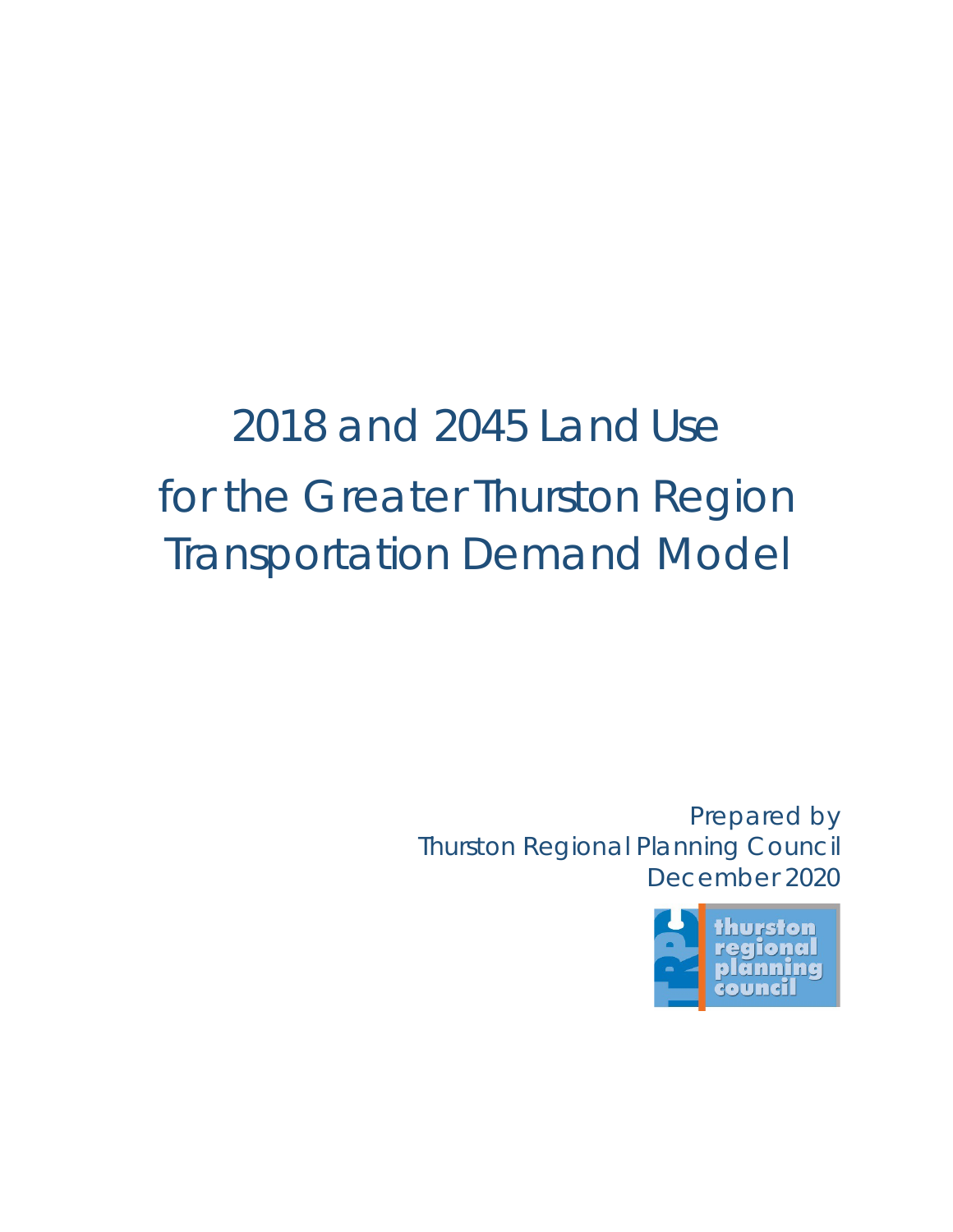# **Table of Contents**

For more information, contact: Michael Ambrogi Senior GIS Analyst Thurston Regional Planning Council 360.956.7575 ambrogim@trpc.org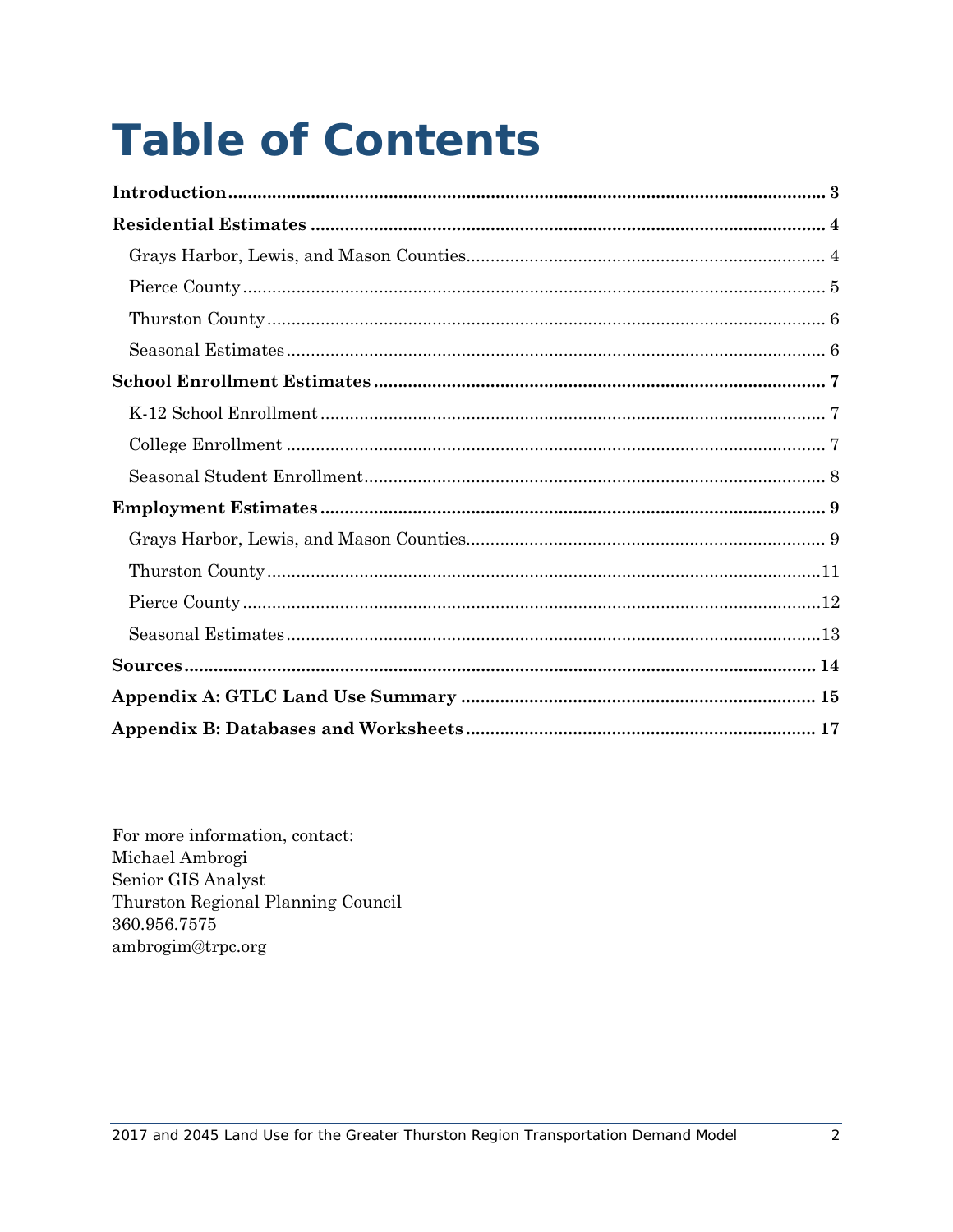## <span id="page-2-0"></span>**Introduction**

Thurston Regional Planning Council's (TRPC's) EMME transportation demand model was updated in 2020 to include Grays Harbor County. The new Greater Thurston Regional Model (GTRM) model was expanded to included detailed population andemployment estimates and forecasts for Grays Harbor, Lewis, and Thurston Counties, and parts of Mason and Pierce Counties. This report documents the methodology used for land use data development.

Ten land use categories are used in the model:

- Residential Estimates
	- 1. Households
	- 2. Population in Dorms or Barracks
- Employment Estimates
	- 3. Construction; Agriculture, Forestry and Fishing; Mining
	- 4. Manufacturing; Wholesale Trade; Transportation and Warehousing; Utilities
	- 5. Retail Trade, Accommodation and Food Services
	- 6. Finance and Insurance; Services
	- 7. Government (excluding K-12 education)
	- 8. K-12 Education
- School Enrollment Estimates
	- 9. K12 Student Enrollment
	- 10. Full-time Equivalent (FTE) College Enrollment

Land use estimates were developed for two planning horizons: current year (2017) and baseline forecast (2045). In addition to the standard weekday model, a seasonal land use scenario was also developed to represent summer weekend conditions.

Land use was developed separately for Joint Base Lewis-McChord (JBLM), the American Lake Veterans Administration Hospital, and Camp Murray by staff at the three institutions.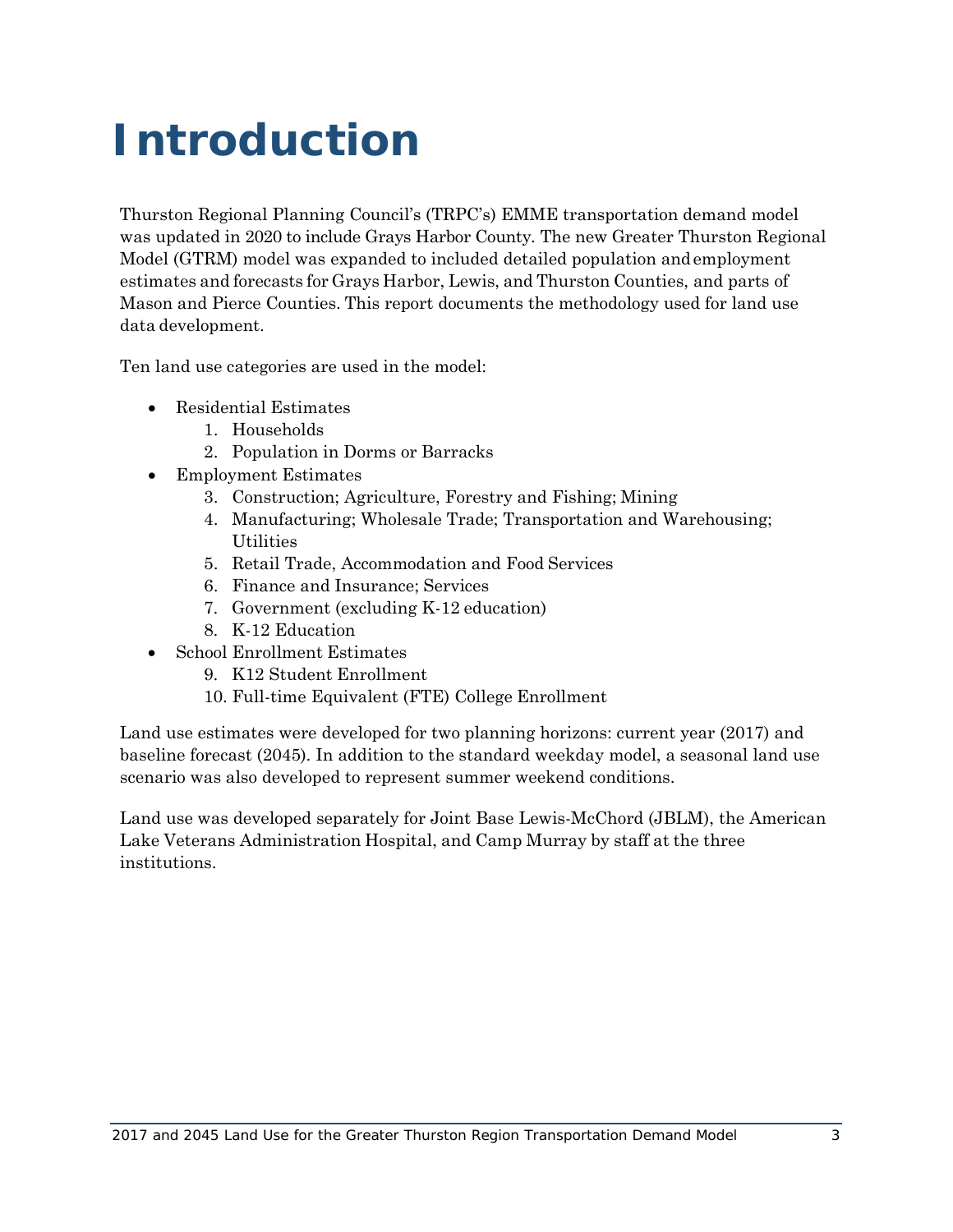## <span id="page-3-0"></span>**Residential Estimates**

## <span id="page-3-1"></span>**Grays Harbor, Lewis, and Mason Counties**

### **2017 Baseline**

Transportation Analysis Zone (TAZ) level estimates of households in Mason, Lewis, and Grays Harbor Counties were provided by the Office of Financial Management's (OFM) Small Area Estimates Program [1]. There are no dorms or barracks in these counties.

### **2045 Forecast**

The Office of Financial Management's Population Forecast [2] was the starting point for Grays Harbor and Mason's household forecast. The number of households in both counties was calculated by subtracting the population in group quarters from the population forecast, then dividing by the average household size.

 $Households = \frac{Population \times (1 - \% \text{ of Population in Group Quarterly})}{Average \text{ House} }$ 

The 2045 group quarters population was estimated by calculating the average change in the percent of the population in group quarters between 2017 and 2045 for Thurston County [3, 4], and adding this number (0.20%) to the 2010 estimates for Lewis, Mason, and Grays Harbor Counties [\(Table 1\)](#page-3-2).

|                    | Grays<br><b>Harbor</b> | <b>Lewis</b> | <b>Mason</b> | <b>Thurston</b> |
|--------------------|------------------------|--------------|--------------|-----------------|
| 2010               | 3.8%                   | 1.2%         | 3.8%         | 1.7%            |
| 2017               | 3.7%                   | 1.2%         | 4.2%         | 1.5%            |
| 2045               | 4.0%                   | 1.5%         | 4.1%         | 1.9%            |
| change, 2010-2045* | 0.2%                   | 0.2%         | 0.2%         | 0.2%            |

### <span id="page-3-2"></span>**Table 1: Group Quarters as a Percent of Total Population**

*Source: U.S. Census Bureau: 2010 Decennial Census, Office of Financial Management Note: \*0.2% is the projected increase in the percent of Thurston County's population in a group quarters.*

2045 average household size was estimated by calculating the percent decrease in average household size in Thurston County between 2010 and 2045 (-7.2%) and using that factor to estimate the change in Mason and Grays Harbor Counties (Table 2).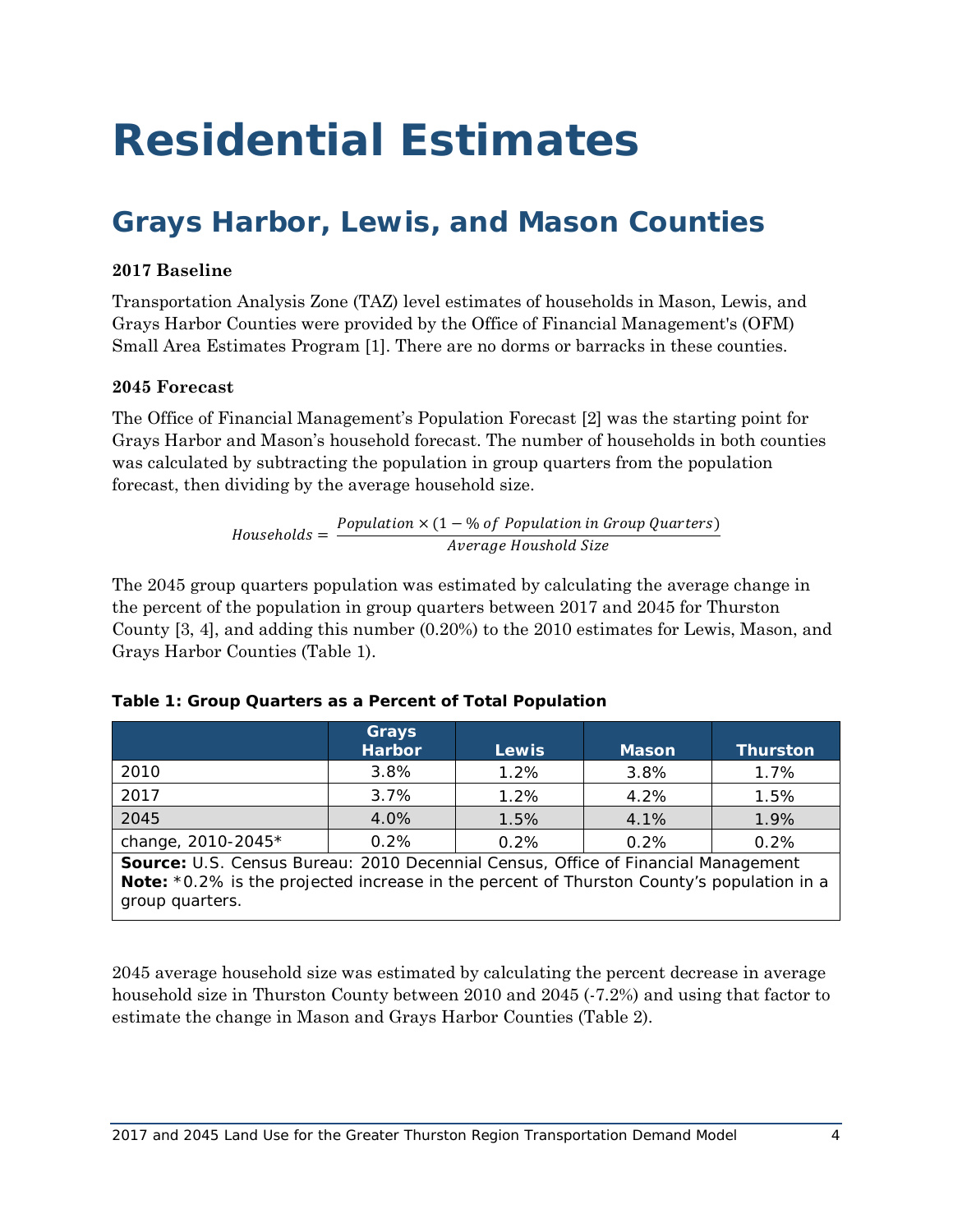#### **Table 2: Average Household Size**

|                                                                                   | Grays<br><b>Harbor</b> | <b>Lewis</b> | <b>Mason</b> | <b>Thurston</b> |  |
|-----------------------------------------------------------------------------------|------------------------|--------------|--------------|-----------------|--|
| 2010 (Census)                                                                     | 2.45                   | 2.51         | 2.45         | 2.46            |  |
| 2017                                                                              | 2.43                   | 2.51         | 2.46         | 2.50            |  |
| 2045                                                                              | 2.28                   | 2.33         | 2.27         | 2.29            |  |
| Percent change, 2010-45*                                                          | $-0.2%$                | $-7.2\%$     | $-7.2%$      | $-7.2%$         |  |
| Source: U.S. Census Bureau: 2010 Decennial Census, Office of Financial Management |                        |              |              |                 |  |

*Note: \*-7.2% is the projected percent change in household size in Thurston and Pierce County between 2010 and 2045.*

Once the countywide household estimates (UGA/rural estimates for Lewis County) were calculated, TRPC worked with staff from Grays Harbor and Lewis Counties to allocate growth to TAZs based on their knowledge of development trends and land capacity. 2040 allocations were used for Lewis County, with some adjustments for a small number of TAZs where the observed growth between 2014 and 2017 was greater than the 2040 projections. Growth in Mason County was allocated proportional to 2017 households.

### <span id="page-4-0"></span>**Pierce County**

### **2017 Baseline**

TAZ-level estimates of households in Pierce County were provided by the Office of Financial Management's Small Area Estimates Program [1]. Population in dorms and barracks was provided by Puget Sound Regional Council (PSRC) from their Land Use Baseline [4]. 2020 household and dorm/barrack population estimates for Joint Base Lewis-McChord (including the Veterans Administration hospital) and Camp Murray were provided by base staff. These estimates were used in place of PSRC estimates in these TAZs.

#### **2045 Forecast**

TAZ-level estimates of households and dorm/barrack population were provided by Puget Sound Regional Council from their Land Use Baseline [4]. Since these estimates were for 2040, a linear trend between 2010 and 2040 was used to project out to 2045.

2020 household and dorm/barrack population estimates for Joint Base Lewis-McChord (including the Veterans Administration Hospital) and Camp Murray were provided by base staff. These estimates were used in place of PSRC estimates in these TAZs. It was assumed that there would be no growth in JBLM households or dorm/barrack population between 2020 and 2045.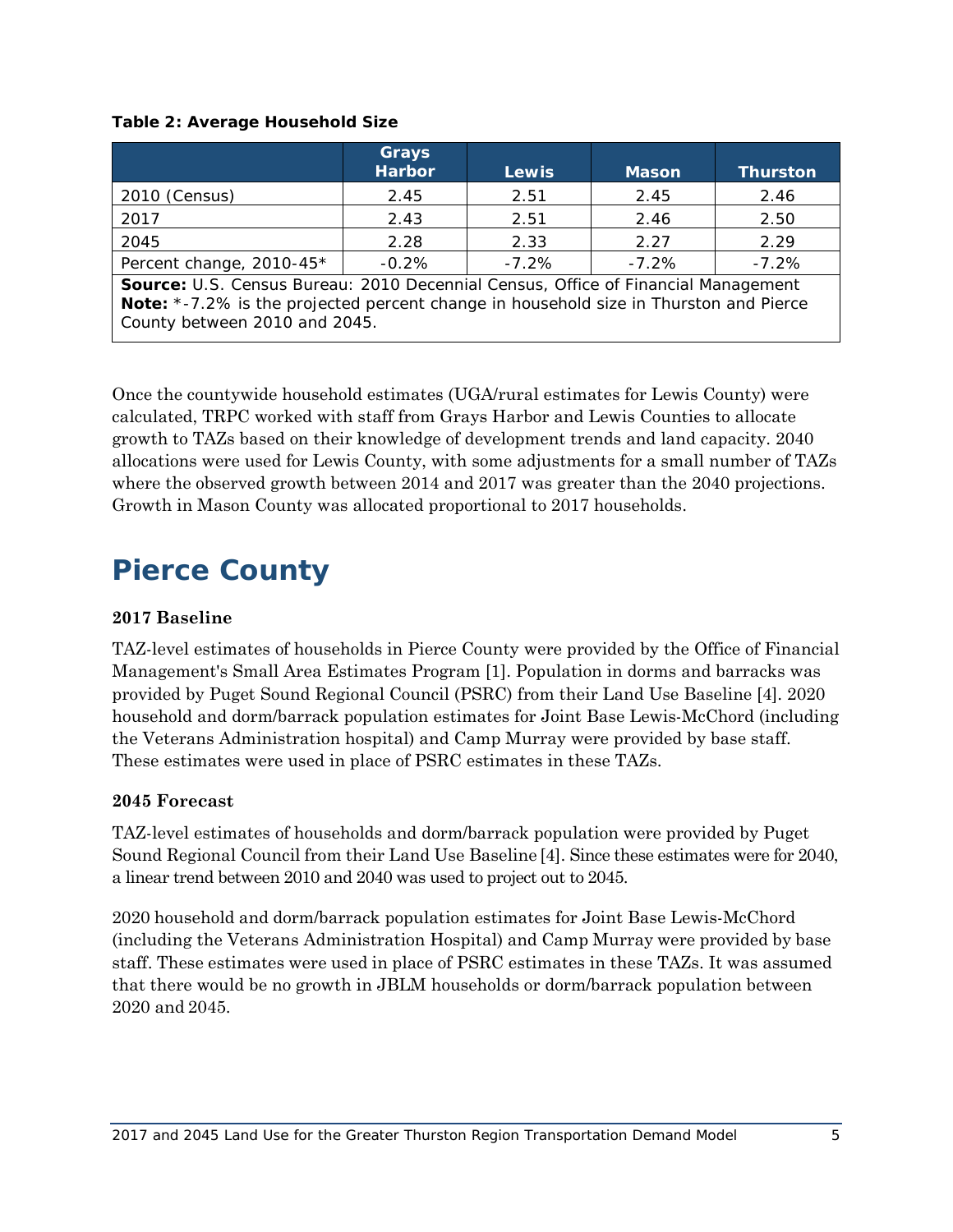## <span id="page-5-0"></span>**Thurston County**

### **2017 Baseline**

Household estimates for TAZs in Thurston County were derived from Thurston Regional Planning Council's (TRPC) Annual Population Estimates Work Program [6]. Since TRPC estimates dwelling units, TAZ-level vacancy rates provided by OFM [1] were used to estimates households.

### **2045 Forecast**

Household estimates for TAZs in Thurston County were derived from Thurston Regional Planning Council's Population and Employment Forecast [3]. Since TRPC estimates dwelling units, the 2045 countywide vacancy rate (4.8%) from the TRPC Forecast was used to estimate households.

### <span id="page-5-1"></span>**Seasonal Estimates**

TRPC used small-area estimates from OFM and data on vacancy to estimate the number of households in each TAZ on a summer weekend. The OFM data provided estimates of vacant dwelling units. The tract-level Census data provided information on the percent of vacant dwellings that are seasonally occupied.

For 2045 seasonal households, the same assumptions for vacancy rates and seasonally occupied vacant units were applied to the 2017 to 2045 increase in households.

|      |                 | Grays         |        |              |               |                 |
|------|-----------------|---------------|--------|--------------|---------------|-----------------|
| Year | <b>Scenario</b> | <b>Harbor</b> | Lewis, | <b>Mason</b> | <b>Pierce</b> | <b>Thurston</b> |
| 2017 | Weekday         | 28,895        | 30,454 | 24,568       | 320,463       | 109,041         |
| 2017 | Seasonal        | 32,838        | 32,353 | 31,858       | 336,575       | 110,609         |
|      | Increase        | 3,943         | 1,899  | 7,290        | 16,112        | 1,568           |
|      |                 |               |        |              |               |                 |
| 2045 | Weekday         | 31,764        | 40,543 | 37.075       | 446.317       | 167,270         |
| 2045 | Seasonal        | 36,992        | 42,883 | 49,070       | 469,313       | 169,550         |
|      | Increase        | 5,228         | 2,340  | 11,995       | 22,996        | 2,280           |

#### **Table 3: Seasonal Household Estimates**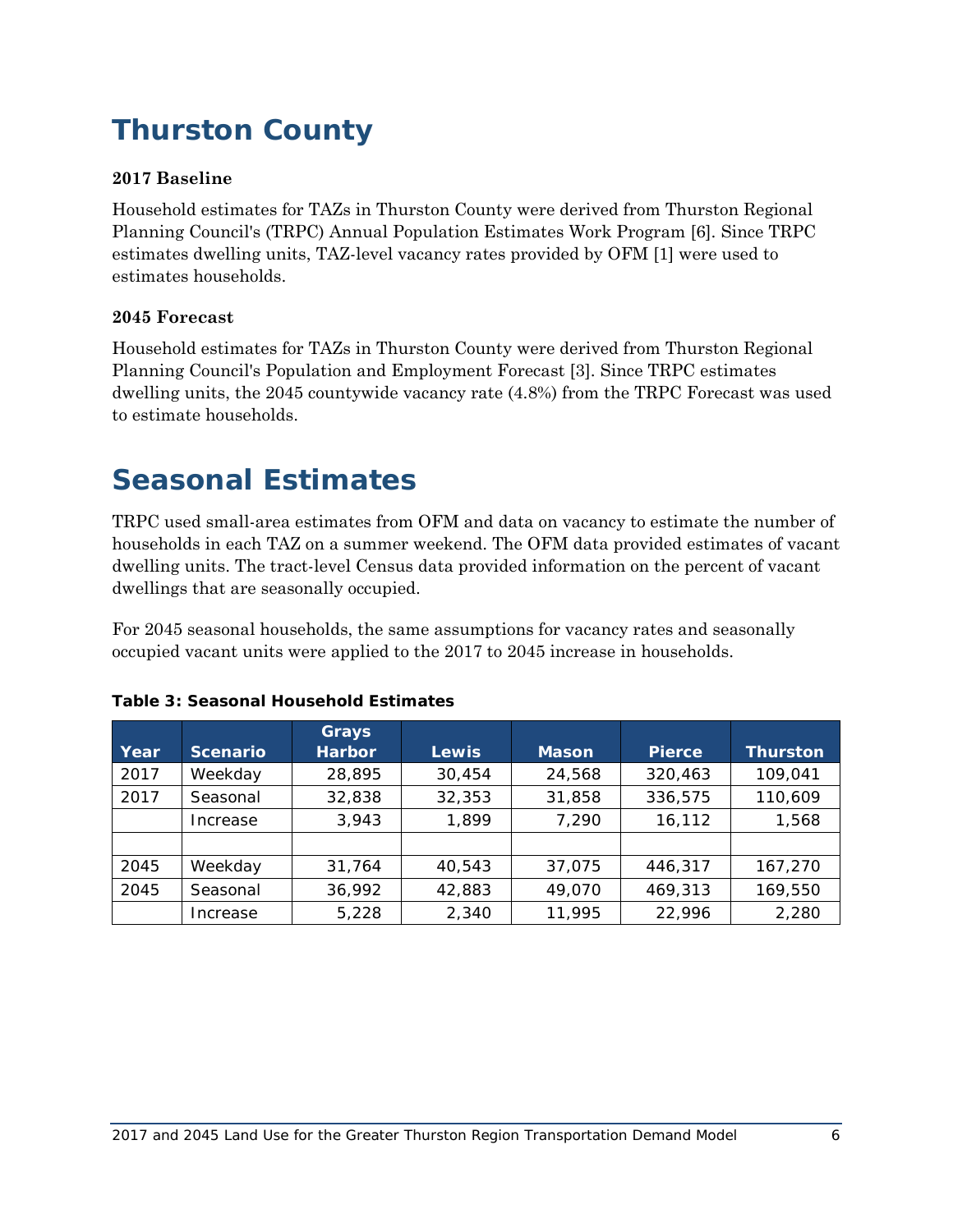# <span id="page-6-0"></span>**School Enrollment Estimates**

### <span id="page-6-1"></span>**K-12 School Enrollment**

2018 K-12 school enrollment for schools in the model area was obtained from the Washington State Office of Superintendent of Public Instruction (OSPI). TRPC staff geolocated school sites using addresses provided by OSPI.

School enrollment in 2045 was forecasted using the growth rate in the school-aged population (ages 5-19) between 2017 and 2045 [\(Table 4\)](#page-6-3). 2017 School-age population came from OFM's Small Area Demographic Estimates [7]. 2045 school-age population estimates for Grays Harbor, Lewis, Mason, Pierce, and Thurston Counties came from OFM's State Population Forecast (Medium Series). For Lewis County, the adopted 2030 population [5] was multiplied by the percent of the population age 5-19 from OFM.

|                        | Grays<br><b>Harbor</b> | <b>Lewis</b> | <b>Mason</b> | <b>Pierce</b> | Thurston |
|------------------------|------------------------|--------------|--------------|---------------|----------|
| School-age Population  |                        |              |              |               |          |
| 2017                   | 12,559                 | 14,002       | 10,294       | 167,126       | 51,734   |
| 2045                   | 13,014                 | 18,769       | 14,968       | 200,656       | 62,774   |
| K-12 School Enrollment |                        |              |              |               |          |
| 2017                   | 10,753                 | 12,300       | 9,291        | 139,558       | 42,967   |
| 2045                   | 11,491                 | 16,897       | 13,407       | 182,129       | 77,850   |
| % Increase             | 6.9%                   | 37.4%        | 44.3%        | 30.5%         | 81.2%    |

### <span id="page-6-3"></span>**Table 4: K-12 School Enrollment Estimates**

### <span id="page-6-2"></span>**College Enrollment**

2017 and 2045 full-time equivalent (FTE) college enrollment for Pierce County was obtained from the PSRC Transportation Model Land Use. Estimates were interpolated from 2010 and 2040 estimates. For the remaining counties, recent FTE enrollment was obtained by surveying colleges in the study area [\(Table 5\)](#page-7-1):

TRPC staff estimated FTE enrollment for 2045.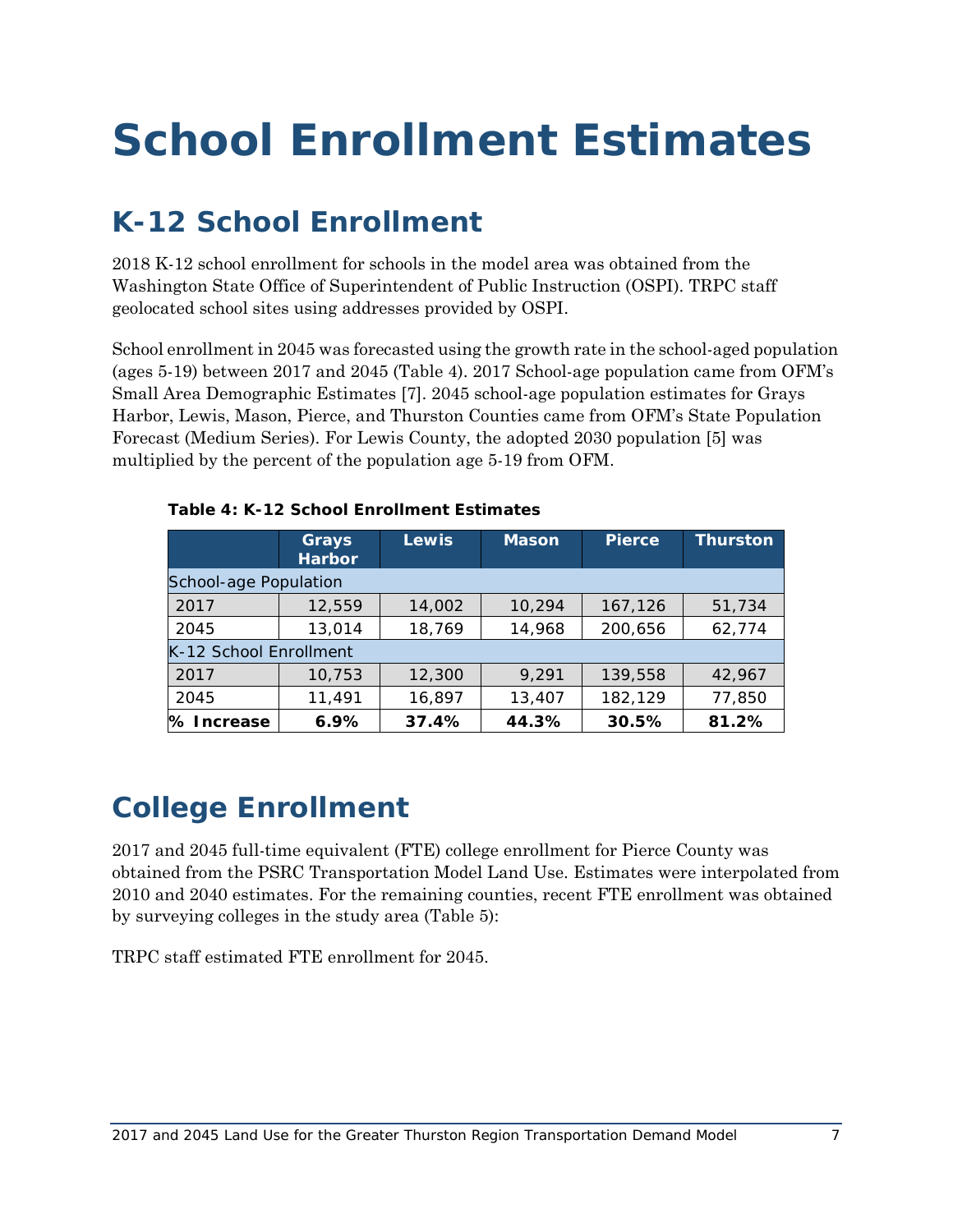<span id="page-7-1"></span>

| <b>College</b>                                    | County       | <b>2017 FTE</b><br><b>Enrollment</b> | <b>2045 FTE</b><br><b>Enrollment</b> |  |  |
|---------------------------------------------------|--------------|--------------------------------------|--------------------------------------|--|--|
| Centralia College                                 | Lewis        | 2,289                                | 2,290                                |  |  |
| The Evergreen State College                       | Thurston     | 4,779                                | 5,000                                |  |  |
| <b>Grays Harbor College</b>                       | Grays Harbor | 2,140                                | 2,140                                |  |  |
| <b>Olympic College (Shelton Campus)</b>           | Mason        | 300                                  | 300                                  |  |  |
| Saint Martin's University                         | Thurston     | 1,122                                | 1,200                                |  |  |
| S. Puget Sound Comm. College:                     |              |                                      |                                      |  |  |
| Mottman Campus                                    | Thurston     | 3,713                                | 3,500                                |  |  |
| Hawk's Prairie Campus                             | Thurston     | 184                                  | $\left($                             |  |  |
| <b>Woodland District Campus</b>                   | Thurston     | 0                                    | 1,000                                |  |  |
| Source: TRPC survey of colleges and universities. |              |                                      |                                      |  |  |

### <span id="page-7-0"></span>**Seasonal Student Enrollment**

K-12 student enrollment was reduced by 90 percent in both the 2017 and 2045 model years. The 10 percent remainder was left to account for summer school, camps, or other activities.

Student enrollment at St. Martin's University and The Evergreen State College was reduced by 67 percent. Enrollment at community colleges and other colleges was left unchanged.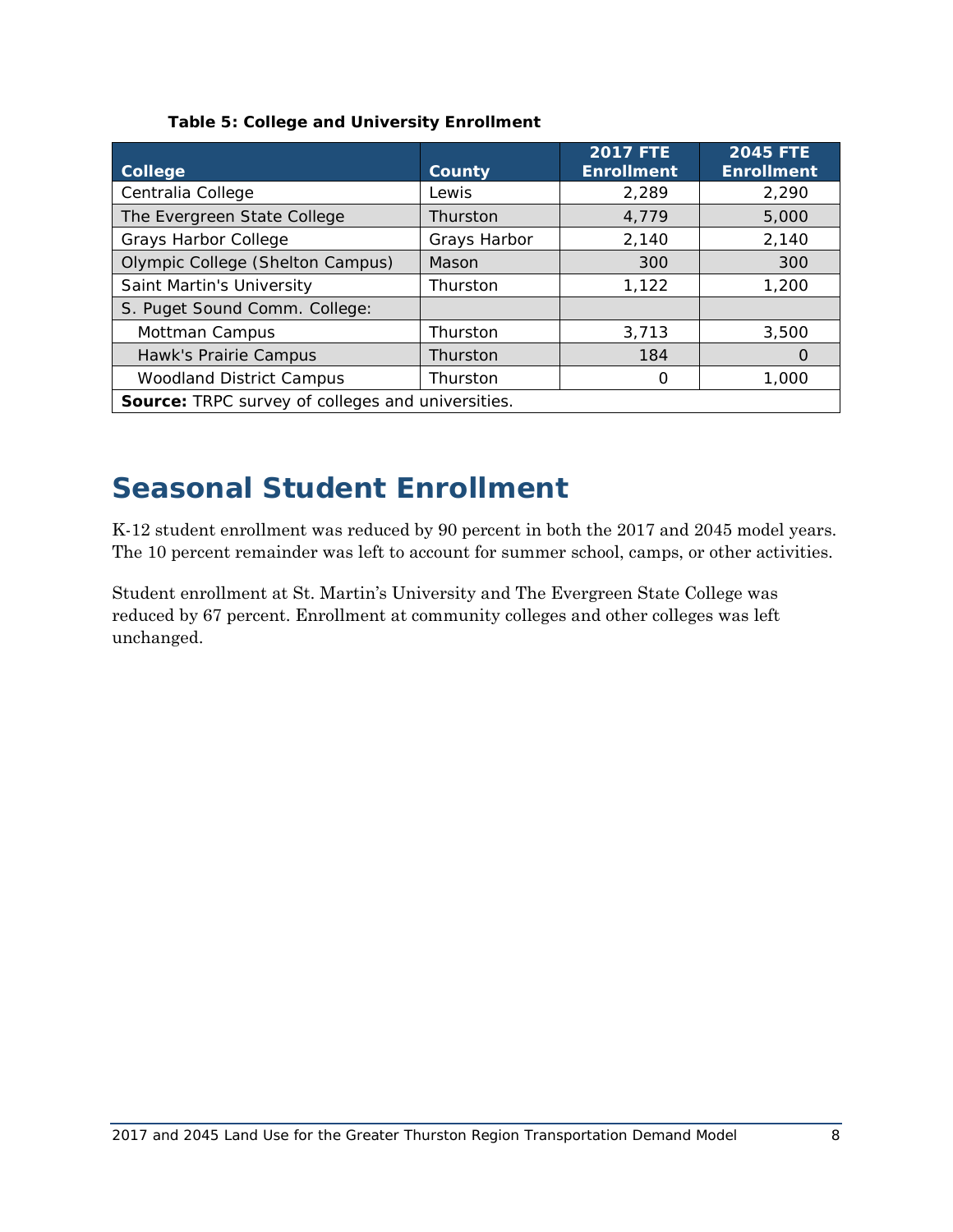## <span id="page-8-0"></span>**Employment Estimates**

## <span id="page-8-1"></span>**Grays Harbor, Lewis, and Mason Counties**

### **2017 Baseline**

Countywide employment estimates by industry were obtained from the Bureau of Economic Analysis (BEA) [8]. These estimates include both employees covered under state unemployment insurance laws ("covered employment") as well as proprietors and selfemployed people ("non-covered employment").

Thurston Regional Planning Council entered into a data sharing agreement with the Washington Employment Securities Department (ESD) for first quarter 2017 covered employment data [9]. The ESD data provided the address and number of employees for covered employment firms during the first three months of 2017.

To get TAZ-level employment estimates, firm-level covered employment data from ESD was geolocated using the coordinates and addresses provided with the data. TRPC staff verified the location of all firms with ten or more employees. Covered employment was converted to total employment using an inflation factor:

<span id="page-8-2"></span>Inflation Factor =  $\frac{Total\ Employmer}{Covered\ Employm}$ 

where "Total Employment" is the 2017 estimate from BEA and "Covered Employment" is the total 2017 covered employment ESD for firms whose location could be verified [9]. The government sectors tend to have little or no proprietors and self-employed jobs and were assigned an inflation factor of 1.

ESD firm-level employment data do not include records for individual schools. Instead, all employment is placed at the school district headquarters. To distribute the employment to individual school sites, it was assumed that ten percent of school district employment was located at the district headquarters and the remaining 90 percent was allocated to school sites based on school enrolment.

Self-employment (i.e. non-covered) was allocated to both homes and worksites using the same percentages used in TRPC's Thurston County forecast[3] [\(Table 6\)](#page-8-2).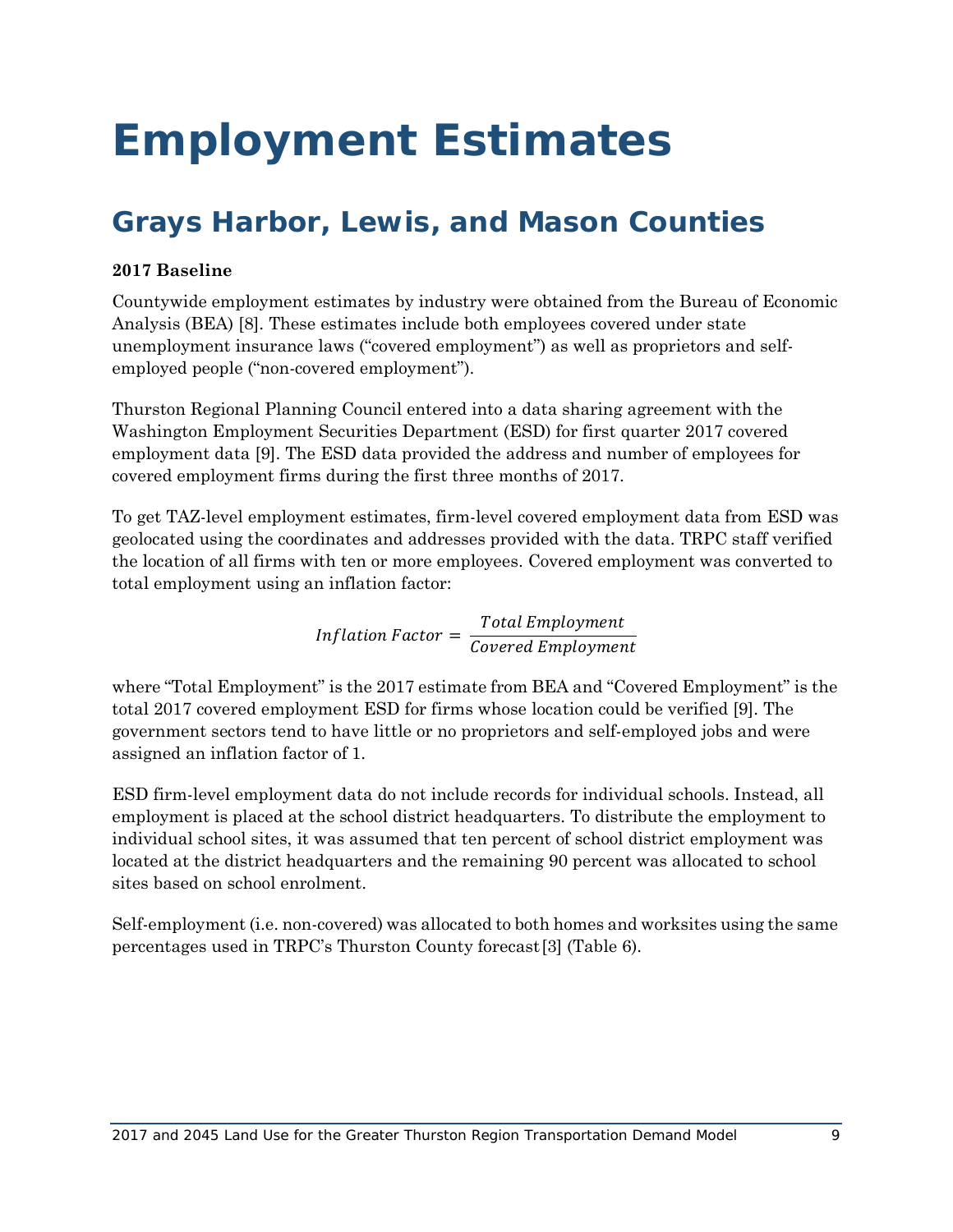| Table 6: Allocation of self-employment in Grays Harbor, Lewis, and Mason |  |
|--------------------------------------------------------------------------|--|
| Counties.                                                                |  |

|   |                                         | <b>Home-Based</b>    | <b>Worksite-based</b> |
|---|-----------------------------------------|----------------------|-----------------------|
|   |                                         | Distributed based on | Distributed based on  |
|   | <b>Industry</b>                         | Population           | Employment            |
| 1 | Agriculture, Forestry & Fishing, Mining | $0\%$                | 100%                  |
| 2 | <b>Utilities</b>                        | 0%                   | 100%                  |
| 3 | Construction                            | 22%                  | 78%                   |
| 4 | Manufacturing                           | 0%                   | 100%                  |
| 5 | <b>Wholesale Trade</b>                  | 0%                   | 100%                  |
| 6 | <b>Retail Trade</b>                     | 0%                   | 100%                  |
| 7 | Transportation and Warehousing          | 27%                  | 73%                   |
| 8 | Information                             | 15%                  | 85%                   |
| 9 | Finance and Insurance                   | 24%                  | 76%                   |
|   | 10 Real Estate, Rental and Leasing      | 45%                  | 55%                   |
|   | 11 Professional Services                | 12%                  | 88%                   |
|   | 12 Education, Health, & Social Services | 13%                  | 87%                   |
|   | 13 Arts, Entertainment and Recreation   | 31%                  | 69%                   |
|   | 14 Accommodation and Food Services      | 0%                   | 100%                  |
|   | 15 Other Services                       | 29%                  | 71%                   |
|   | 16 Federal                              | 0%                   | n/a                   |
|   | 17 State                                | 0%                   | n/a                   |
|   | 18 State Education                      | 0%                   | n/a                   |
|   | 19 Local and Tribal Government          | 0%                   | n/a                   |
|   | 20 Tribal Enterprise                    | 0%                   | n/a                   |
|   | 21 Local Schools                        | 0%                   | n/a                   |

### **Forecast**

An employment forecast for Grays Harbor, Lewis, and Mason Counties was generated for the TRPC transportation model. The forecast is considered adequate for the purposes of use – namely to populate external county Traffic Analysis Zones (TAZs) in the transportation model with land use data. The high-level forecasts were developed in an excel spreadsheet using a series of reasonable relationships, as outlined in [Table](#page-10-1) 7.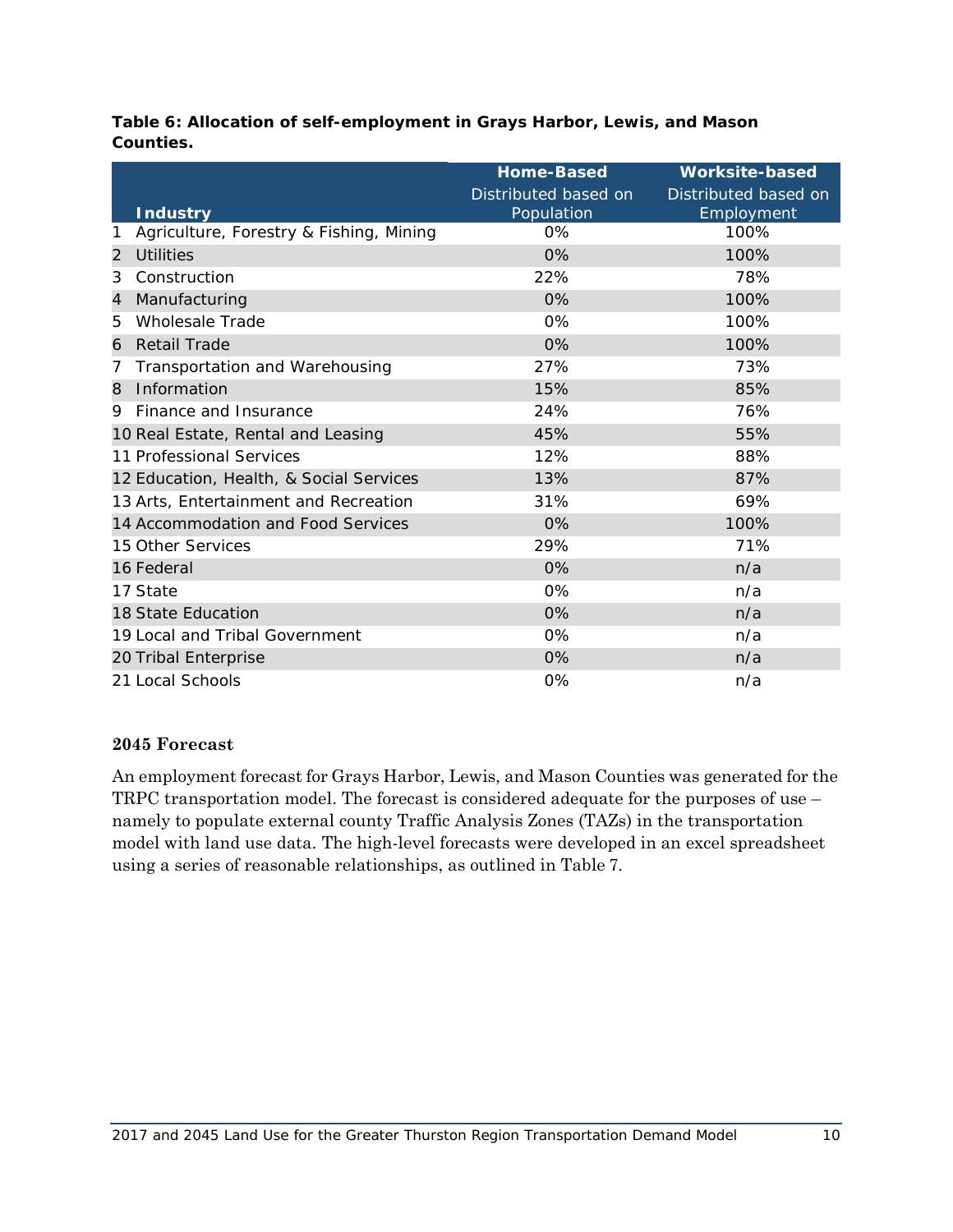| <b>Industry</b>                                  | <b>Forecast Method</b>                                                                            |
|--------------------------------------------------|---------------------------------------------------------------------------------------------------|
| Agriculture, Forestry and<br>Fishing, Mining     | No change from 2017                                                                               |
| Construction                                     | Increase over 2017 jobs based on growth in dwelling<br>units                                      |
| Manufacturing                                    | Increase over 2017 jobs based on Thurston County<br>manufacturing job growth                      |
| <b>Wholesale Trade</b>                           | Increase over 2017 jobs based on Thurston County<br>wholesale trade job growth                    |
| Retail Trade, Accommodation<br>and Food Services | Based on ratio of households per jobs in Retail Trade,<br>Accommodation and Food Services in 2017 |
| Transportation and<br>Warehousing, Utilities     | Based on ratio of households per jobs in Transportation<br>and Warehousing, Utilities in 2017     |
| Finance and Insurance                            | Based on ratio of households per jobs in Finance and<br>Insurance in 2017                         |
| Services                                         | Based on ratio of households per jobs in Services 2017                                            |
| Government excluding<br>Schools K-12             | Based on ratio of households per jobs in Government in<br>2017                                    |
| Schools K-12                                     | Based on ratio of school-aged population per jobs in K-<br>12 Education                           |

<span id="page-10-1"></span>**Table 7: Forecast Method for Grays Harbor, Lewis, and Mason Counties**

2040 allocations developed for the Lewis County model expansion were used for Lewis County TAZs. The allocations were developed in consultation with Lewis County staff. Some adjustments were made on the small number of TAZs where the observed growth between 2014 and 2017 was greater than the 2040 projections. The 2040 allocations included 2,000 jobs added to the Industrial Park at TransAlta (IPAT) site above the baseline forecast, consistent with Lewis County's Comprehensive Plans for the site.

Employment growth in Grays Harbor County was allocated to TAZs by hand in consultation with County staff.

In Mason Counties, employment growth between 2017 and 2045 was allocated to TAZs using the following criteria:

- Home-based employment was distributed based on population growth.
- Worksite-based employment was distributed based on worksite-based employment patterns in 2017.

## <span id="page-10-0"></span>**Thurston County**

Thurston County's TAZ-level 2017 and 2045 employment estimates were developed using the methodology outlined in the TRPC Population and Employment Forecast [3].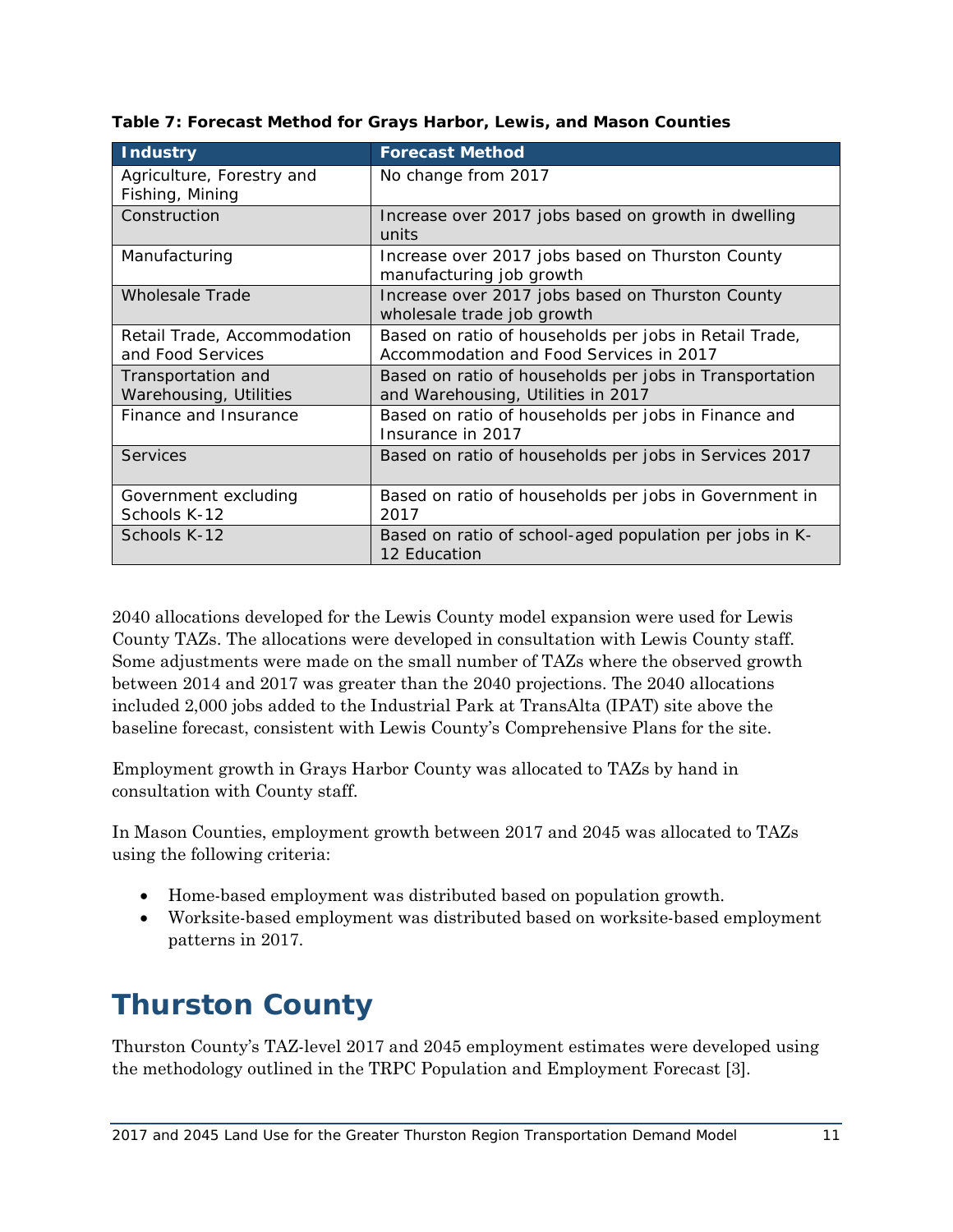### <span id="page-11-0"></span>**Pierce County**

### **2017 Baseline**

TRPC entered into a data sharing agreement with Puget Sound Regional Council (PSRC) to obtain their TAZ-level transportation model land use input files. 2017 estimates were derived using a linear interpolation between the 2010 and 2040 data sets. While Grays Harbor, Lewis, Mason, and Thurston County estimates are calibrated to Bureau of Economic Analysis (BEA) total employment estimates, PSRC uses a different methodology to estimate selfemployment. The resulting difference is about 16 percent for Pierce County [\(Table](#page-11-1) 8).

|           | 2010 (PSRC) | 2010 (BEA) | <b>Difference</b> |
|-----------|-------------|------------|-------------------|
| King      | 1,186,376   | 1,452,715  | -18%              |
| Kitsap    | 96,303      | 120,429    | $-20\%$           |
| Pierce    | 317,220     | 377,606    | $-16%$            |
| Snohomish | 265,515     | 318,160    | $-17%$            |

### <span id="page-11-1"></span>**Table 8: Comparison of PSRC and BEA 2010 Total Employment**

2014 employment estimates for Joint Base Lewis-McChord (including the Veterans Administration Hospital) and Camp Murray were provided by base staff, which were used for the 2017 estimates.

### **2045 Forecast**

The Puget Sound Regional Council Land Use Baseline Forecast [4] was used to for the 2040 Pierce County estimates, with the exception of Joint Base Lewis-McChord. Estimates were projected out five years using a liner interpolation, except in cases where this would result in negative employment were an exponential growth rate was used.

<span id="page-11-2"></span>Employment estimates for Joint Base Lewis-McChord (including the Veterans Administration Hospital) and Camp Murray were provided by base staff for 2020. These estimates were used for the 2045 model year [\(Table 9](#page-11-2)).

| Table 9: Joint Base Lewis-McChord, Camp Murray and VA |  |  |
|-------------------------------------------------------|--|--|
| <b>Hospital Employment</b>                            |  |  |

|             | 2010   | 2014   | 2020   |
|-------------|--------|--------|--------|
| JBLM        | 55.651 | 60.939 | 50,652 |
| VA Hospital | 706    | 706    | 706    |
| Camp Murray | 1,300  | 1,300  | 1,300  |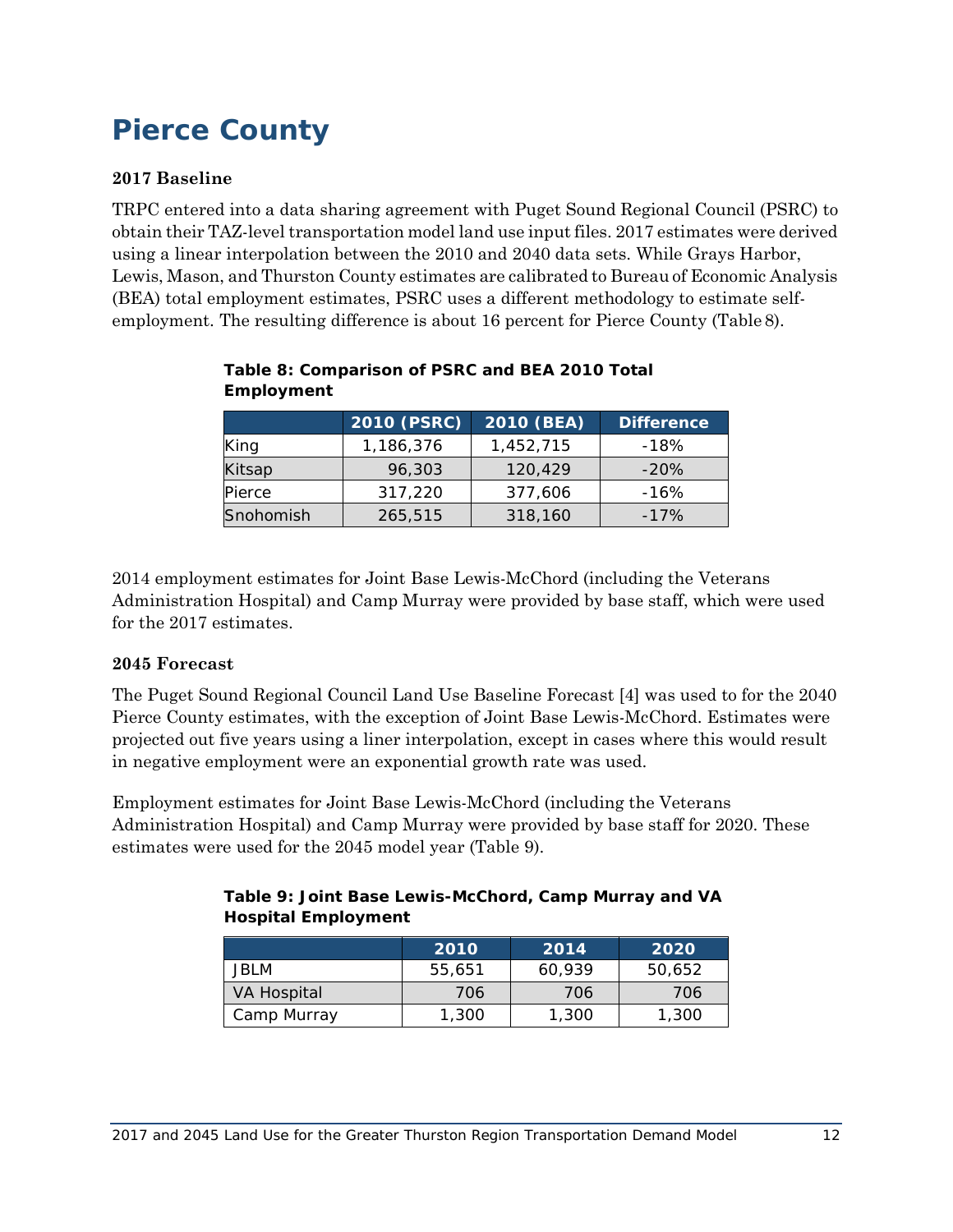### <span id="page-12-0"></span>**Seasonal Estimates**

TRPC developed seasonal factors for employment industries based on the ratio of June/July/August employment to January/February/March employment. Data were averaged over the 2014-2018 five-year period. Covered employment from ESD were used to develop the factors [9]. Seasonal factors were only applied to private, covered employment sites. Some adjustments were made on the recommendation of Grays Harbor staff.

| <b>NAICS</b>                                                                                                                                           | <b>Industry</b>                              | <b>Grays</b><br><b>Harbor</b> | Lewis | <b>Mason</b> | <b>Pierce</b> | <b>Thurston</b> |
|--------------------------------------------------------------------------------------------------------------------------------------------------------|----------------------------------------------|-------------------------------|-------|--------------|---------------|-----------------|
| $11 - 21$                                                                                                                                              | Agriculture, Forestry and<br>Fishing, Mining | 0.99                          | 1.12  | 1.07         | 1.12          | 1.14            |
| 22                                                                                                                                                     | <b>Utilities</b>                             | 1.00                          | 1.00  | 1.02         | 1.01          | 1.04            |
| 23                                                                                                                                                     | Construction                                 | 1.12                          | 1.12  | 1.15         | 1.09          | 1.13            |
| $31 - 33$                                                                                                                                              | Manufacturing                                | 1.11                          | 1.03  | 1.01         | 1.02          | 1.03            |
| 42                                                                                                                                                     | Wholesale Trade                              | 1.03                          | 1.06  | 0.93         | 1.02          | 1.04            |
| $44 - 45$                                                                                                                                              | Retail Trade                                 | 1.05                          | 1.03  | 1.08         | 1.05          | 1.03            |
| 48-49                                                                                                                                                  | Transportation and<br>Warehousing            | 1.06                          | 1.05  | 1.12         | 1.00          | 1.01            |
| 51                                                                                                                                                     | Information                                  | 1.02                          | 1.02  | 1.27         | 1.01          | 1.04            |
| 52                                                                                                                                                     | Finance and Insurance                        | 0.98                          | 1.00  | 1.01         | 1.01          | 1.00            |
| 53                                                                                                                                                     | Real Estate, Rental & Leasing                | 1.14                          | 1.09  | 1.06         | 1.05          | 1.03            |
| 54-56                                                                                                                                                  | <b>Professional Services</b>                 | 1.14                          | 1.01  | 1.05         | 1.04          | 1.04            |
| 61                                                                                                                                                     | <b>Education Services</b>                    | 1.13                          | 1.42  | 1.10         | 0.94          | 0.97            |
| 62                                                                                                                                                     | <b>Health Care and Social</b><br>Assistance  | 0.99                          | 1.00  | 0.99         | 1.01          | 1.01            |
| 71                                                                                                                                                     | Arts, Entertainment and<br>Recreation        | 1.56                          | 1.13  | 1.38         | 1.07          | 1.19            |
| 72                                                                                                                                                     | Accommodation and Food<br><b>Services</b>    | 1.19                          | 1.10  | 1.15         | 1.07          | 1.06            |
| 81                                                                                                                                                     | <b>Other Services</b>                        | 1.02                          | 1.05  | 1.28         | 1.05          | 1.04            |
| Note: Factors equal to the average 2014-2018 June/July/August covered employment divided by<br>January/February/March covered employment from ESD [9]. |                                              |                               |       |              |               |                 |

K-12 school employment was reduced by 90 percent. Ten percent of school employment was added to the service employment industry to account for summer camps and other activities that are common at schools during the summer months.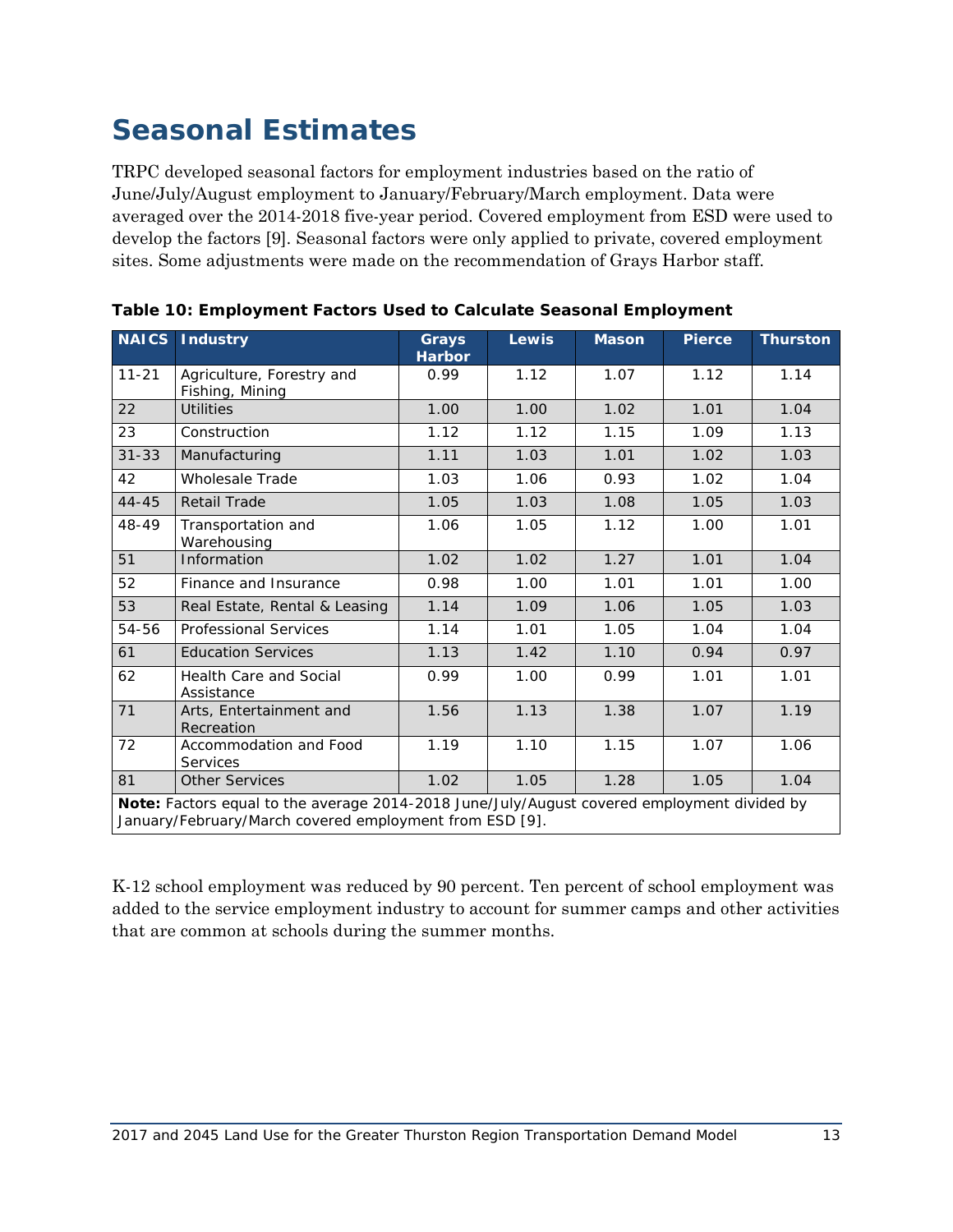## <span id="page-13-0"></span>**Sources**

- [1] Office of Financial Management, "Small Area Estimates Program," [Online]. Available: [http://www.ofm.wa.gov/pop/smallarea/.](http://www.ofm.wa.gov/pop/smallarea/) [Accessed 10 3 2017].
- [2] Office of Financial Management, "State Population Forecast," [Online]. Available: [http://www.ofm.wa.gov/pop/stfc/.](http://www.ofm.wa.gov/pop/stfc/) [Accessed 10 3 2017].
- [3] Thurston Regional Planning Council, "Population and Employment Forecasting," [Online]. Available: [http://www.trpc.org/236/Population-Employment-Forecasting.](http://www.trpc.org/236/Population-Employment-Forecasting) [Accessed 10 3 2017].
- [4] Puget Sound Regional Council, "Land Use Baseline," [Online]. Available: [http://www.psrc.org/data/forecasts/GrowProject/LandUseBaseline/.](http://www.psrc.org/data/forecasts/GrowProject/LandUseBaseline/) [Accessed 10 3 2017].
- [5] Lewis County, "Comprehensive Plan: Appendix A: Economic Profile," 2010. [Online]. Available: [http://lewiscountywa.gov/communitydevelopment/comprehensive-plan.](http://lewiscountywa.gov/communitydevelopment/comprehensive-plan) [Accessed 10 3 2017].
- [6] Thurston Regional Planning Council, "Annual Population Estimates," [Online]. Available: [http://www.trpc.org/221/Population-Housing-Estimates.](http://www.trpc.org/221/Population-Housing-Estimates) [Accessed 10 3 2014].
- [7] Office of Financial Management, "Small Area Demographic Estimates," [Online]. Available: [http://www.ofm.wa.gov/pop/asr/default.asp.](http://www.ofm.wa.gov/pop/asr/default.asp) [Accessed 10 3 2017].
- [8] Bureau of Economic Analysis, "Regional Economic Accounts: Table CA25N: Total full-time and part-time employment by industry," [Online]. Available: https://bea.gov/regional/. [Accessed 10 3 2017].
- [9] Employment Securities Department, "Quarterly Census of Employment and Wages," [Online]. Available: https://fortress.wa.gov/esd/employmentdata/reportspublications/industry- reports/quarterly-census-of-employment-and-wages. [Accessed 10 3 2017].
- [10] U.S. Census Bureau: American Community Survey Table 25004 https://data.census.gov/cedsci/table?g=0400000US53.140000&tid=ACSDT5Y2018.B25004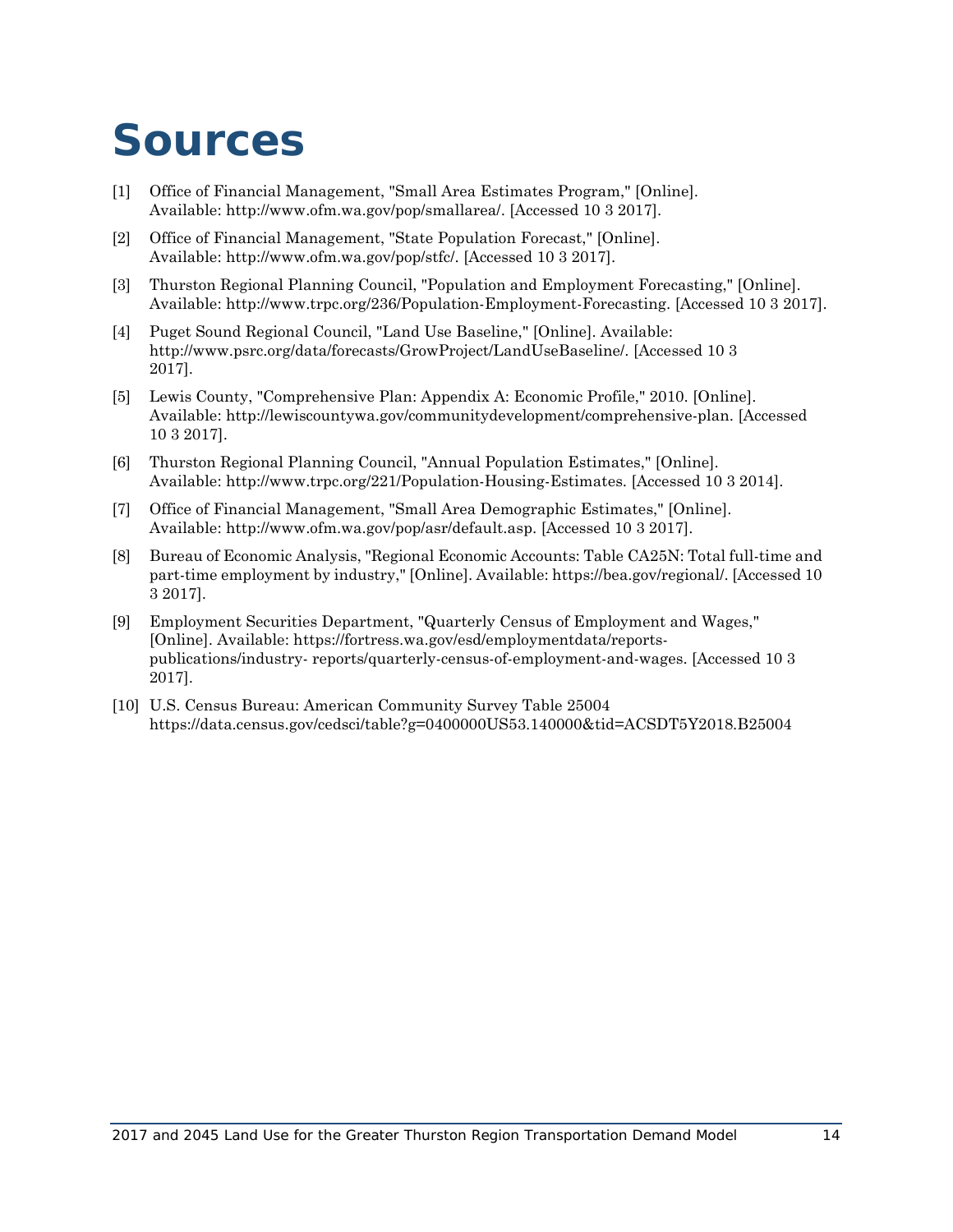# <span id="page-14-0"></span>**Appendix A: GTLC Land Use Summary**

| <b>2017 LAND USE</b>                   |                               |              |              |               |          |  |
|----------------------------------------|-------------------------------|--------------|--------------|---------------|----------|--|
|                                        | <b>Grays</b><br><b>Harbor</b> | <b>Lewis</b> | <b>Mason</b> | <b>Pierce</b> | Thurston |  |
| <b>Residential</b>                     |                               |              |              |               |          |  |
| Households                             | 28,900                        | 30,450       | 24,570       | 320,460       | 109,040  |  |
| Dorm and Barrack Population            | O                             | $\Omega$     | $\Omega$     | 13,050        | 1,270    |  |
|                                        |                               |              |              |               |          |  |
| <b>School Enrollment</b>               |                               |              |              |               |          |  |
| $K-12$                                 | 10,750                        | 12,300       | 9,290        | 139,560       | 42,970   |  |
| College & University (FTE)             | 2,140                         | 2,660        | 300          | 35,400        | 10,120   |  |
|                                        |                               |              |              |               |          |  |
| <b>Employment</b>                      |                               |              |              |               |          |  |
| <b>Construction, Natural Resources</b> | 3,250                         | 5,090        | 2,290        | 21,370        | 11,190   |  |
| Manufacturing, Wholesale Trade         | 4,150                         | 5,910        | 2,160        | 40,640        | 11,060   |  |
| <b>Retail and Food Services</b>        | 6,140                         | 7,540        | 3,720        | 59,270        | 25,770   |  |
| Other Services (FIRES)                 | 10,720                        | 11,870       | 7,300        | 125,660       | 61,270   |  |
| Government & Higher Education          | 4,210                         | 3,220        | 3,490        | 91,820        | 32,990   |  |
| K-12 Government Employment             | 2,060                         | 2,260        | 1,450        | 22,110        | 6,460    |  |

| 2045 LAND USE                          |                        |          |              |               |                 |
|----------------------------------------|------------------------|----------|--------------|---------------|-----------------|
|                                        | Grays<br><b>Harbor</b> | Lewis    | <b>Mason</b> | <b>Pierce</b> | <b>Thurston</b> |
| <b>Residential</b>                     |                        |          |              |               |                 |
| <b>Households</b>                      | 31,760                 | 40,540   | 37,080       | 446,320       | 167,270         |
| Dorm and Barrack Population            | O                      | $\Omega$ | $\Omega$     | 13,820        | 1,580           |
|                                        |                        |          |              |               |                 |
| <b>School Enrollment</b>               |                        |          |              |               |                 |
| $K-12$                                 | 11,490                 | 16,900   | 13,410       | 182,130       | 77,850          |
| College & University (FTE)             | 2,140                  | 2,660    | 300          | 39,800        | 10,700          |
|                                        |                        |          |              |               |                 |
| <b>Employment</b>                      |                        |          |              |               |                 |
| <b>Construction, Natural Resources</b> | 3,370                  | 5,760    | 2,880        | 26,490        | 12,300          |
| Manufacturing, Wholesale Trade         | 5,170                  | 7,710    | 2,940        | 51,050        | 14,400          |
| Retail and Food Services               | 6,750                  | 10,460   | 5,620        | 79,920        | 35,000          |
| Other Services (FIRES)                 | 11,860                 | 16,460   | 11,020       | 214,230       | 101,600         |
| Government & Higher Education          | 4,590                  | 4,300    | 5,190        | 106,200       | 41,790          |
| K-12 Government Employment             | 2,130                  | 3,030    | 2,070        | 27,200        | 9,010           |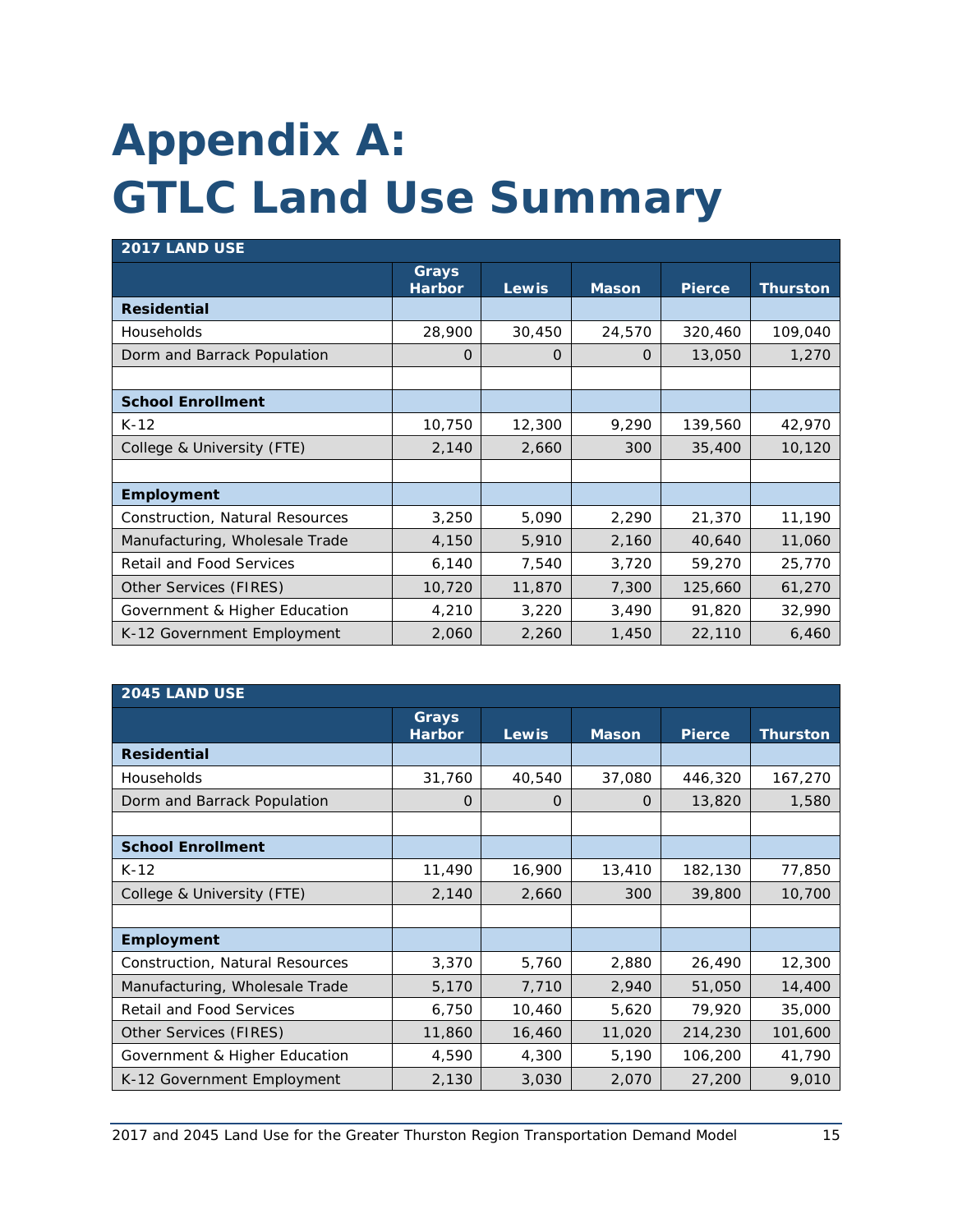| <b>2017 SEASONAL LAND USE</b>   |                        |              |              |               |                 |
|---------------------------------|------------------------|--------------|--------------|---------------|-----------------|
|                                 | Grays<br><b>Harbor</b> | <b>Lewis</b> | <b>Mason</b> | <b>Pierce</b> | <b>Thurston</b> |
| <b>Residential</b>              |                        |              |              |               |                 |
| Households                      | 32,840                 | 32,350       | 31,860       | 336,580       | 110,610         |
| Dorm and Barrack Population     | O                      | $\Omega$     | $\Omega$     | 13,050        | 420             |
|                                 |                        |              |              |               |                 |
| <b>School Enrollment</b>        |                        |              |              |               |                 |
| $K-12$                          | 1,080                  | 1,230        | 930          | 16,500        | 4,300           |
| College & University (FTE)      | 2,140                  | 2,660        | 300          | 35,400        | 6,170           |
|                                 |                        |              |              |               |                 |
| <b>Employment</b>               |                        |              |              |               |                 |
| Construction, Natural Resources | 3,350                  | 5,350        | 2,370        | 21,790        | 11,290          |
| Manufacturing, Wholesale Trade  | 4,360                  | 6,080        | 2,180        | 40,740        | 11,080          |
| <b>Retail and Food Services</b> | 6,650                  | 7,880        | 3,880        | 59,920        | 25,720          |
| Other Services (FIRES)          | 11,180                 | 12,230       | 7,520        | 128,150       | 61,730          |
| Government & Higher Education   | 4,210                  | 3,220        | 3,490        | 91,820        | 32,410          |
| K-12 Government Employment      | 210                    | 230          | 150          | 3,100         | 650             |

| <b>2045 SEASONAL LAND USE</b>   |                        |          |              |               |                 |  |
|---------------------------------|------------------------|----------|--------------|---------------|-----------------|--|
|                                 | Grays<br><b>Harbor</b> | Lewis    | <b>Mason</b> | <b>Pierce</b> | <b>Thurston</b> |  |
| <b>Residential</b>              |                        |          |              |               |                 |  |
| Households                      | 36,990                 | 42,880   | 49,070       | 469,310       | 169,550         |  |
| Dorm and Barrack Population     | $\Omega$               | $\Omega$ | $\Omega$     | 13,820        | 520             |  |
|                                 |                        |          |              |               |                 |  |
| <b>School Enrollment</b>        |                        |          |              |               |                 |  |
| $K-12$                          | 1,150                  | 1,690    | 1,340        | 18,210        | 7,790           |  |
| College & University (FTE)      | 2,140                  | 2,660    | 300          | 39,800        | 6,550           |  |
|                                 |                        |          |              |               |                 |  |
| <b>Employment</b>               |                        |          |              |               |                 |  |
| Construction, Natural Resources | 3,450                  | 6,020    | 2,960        | 26,880        | 12,430          |  |
| Manufacturing, Wholesale Trade  | 5,410                  | 7,850    | 2,950        | 51,120        | 14,410          |  |
| <b>Retail and Food Services</b> | 7,300                  | 10,870   | 5,840        | 80,570        | 34,920          |  |
| Other Services (FIRES)          | 12,570                 | 17,280   | 11,550       | 221,070       | 103,450         |  |
| Government & Higher Education   | 4,590                  | 4,300    | 5,190        | 106,200       | 41,060          |  |
| K-12 Government Employment      | 210                    | 300      | 210          | 2,720         | 900             |  |